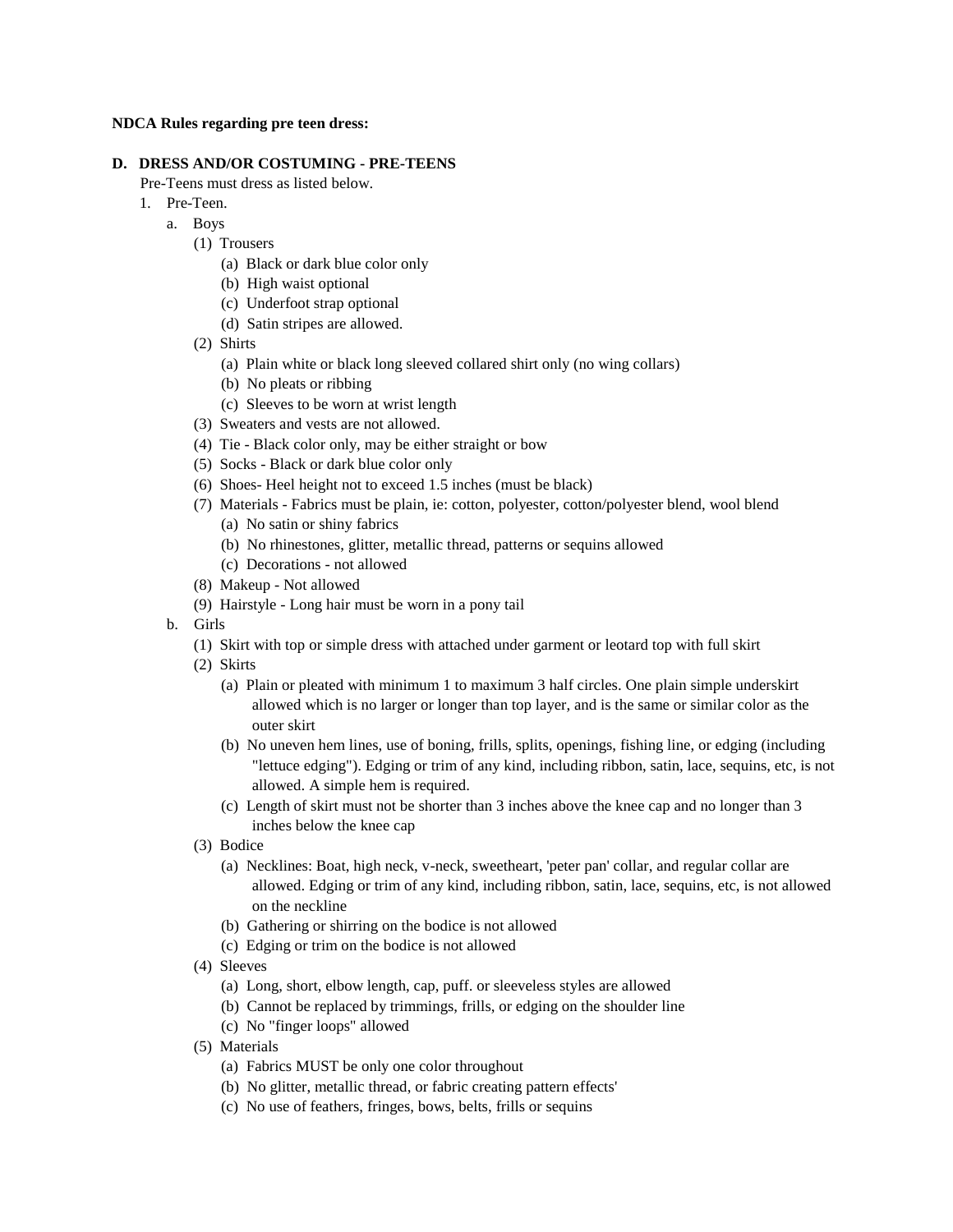- (d) No flesh color fabric
- (e) Any use of color coordinated 'see through' fabric must be lined from waist to shoulder; for use on arms no lining is needed
- (f) Lace (or similar fabric) is not allowed. Lycra, spandex, polyester, velvet, satin or jersey is encouraged.
- (6) Shoes and Socks
	- (a) Shoes Heel height not to exceed 1.5 inches, and must be block heel style if a dance shoe. If the shoe comes with rhinestones on the buckle then they are allowed. If the shoe comes with glitter on the shoe then it is allowed.
	- (b) Socks: White ankle socks (may have a small amount of lace), flesh colored pantyhose, or light pink or white tights must be worn.
	- (c) No Fishnet Tights
- (7) Accessories, jewelry, and makeup
	- (a) No use of arm bands, chokers or headbands
	- (b) No decoration is allowed on dress or in hair
	- (c) No jewelry is allowed, other than one small earring in each ear
	- (d) No makeup allowed
	- (e) Use of fake eyelashes, fake fingernails, colored or glitter hair spray is forbidden
- c. For pre-teen one-dance or two-dance events, competition organizers may require that the shirts/tops be white and the trousers/skirts be black.

# E. **DRESS AND/OR COSTUMING - JUNIOR, YOUTH & ADULT**

- 1. Definition of "Syllabus Dress".
	- a. Gentlemen. Ballroom and Smooth Divisions: Dress pants, plain shirt and tie, and optional cummerbund or vest or black sweater or tuxedo. No tail suits.Latin and Rhythm Divisions: Dress pants, plain or ruffled shirt, optional tie and or vest.
	- b. Ladies. Ballroom and Smooth Divisions: Cocktail dress without excessive adornment. No ball gowns. Latin and Rhythm Divisions: Leotards and wrap skirts or party/cocktail dresses without excessive adornment.
- 2. Definition of "Open Amateur Dress".
	- a. Gentlemen. Ballroom and Smooth Divisions: Tailsuits. Latin and Rhythm Divisions: Latin costumes.
	- b. Ladies. Ballroom and Smooth Divisions: Ball gowns. Latin and Rhythm Divisions: Latin costumes.
- 3. For "Syllabus" competitions competitors must wear "Syllabus" Dress.
- 4. For "Novice" competitions competitors may wear either "Syllabus" or "Open Amateur" dress. The competition organizer may stipulate one or the other for this category.
- 5. For "Pre-Championship" and "Open Amateur" competitions competitors should wear "Championship" costumes.
- 6. Competition organizers may establish alternative dress and/or costume guidelines if they desire for Juniors, Youths or Adults.

# **F. SYLLABUS - PRE-TEEN**

Couples competing in the "Pre-Teen" category must dance restricted syllabi as noted below.

- 1. Pre-teen. Couples competing in this age category may only dance Bronze, Silver and Gold syllabus figures from the NDCA Approved Figures, Elements & Restrictions (Appendix 1).
	- a. No embellishments of standard figures. No change of levels, head rolls, foot flicks, syncopations or delayed timings unless specified within the approved syllabus.

# **G. SYLLABUS - JUNIOR, YOUTH & ADULT**

 1. Couples competing in the "Junior", "Youth" and "Adult" categories are not restricted in syllabi unless competing in a "Syllabus" event, or otherwise stipulated by the organizer.